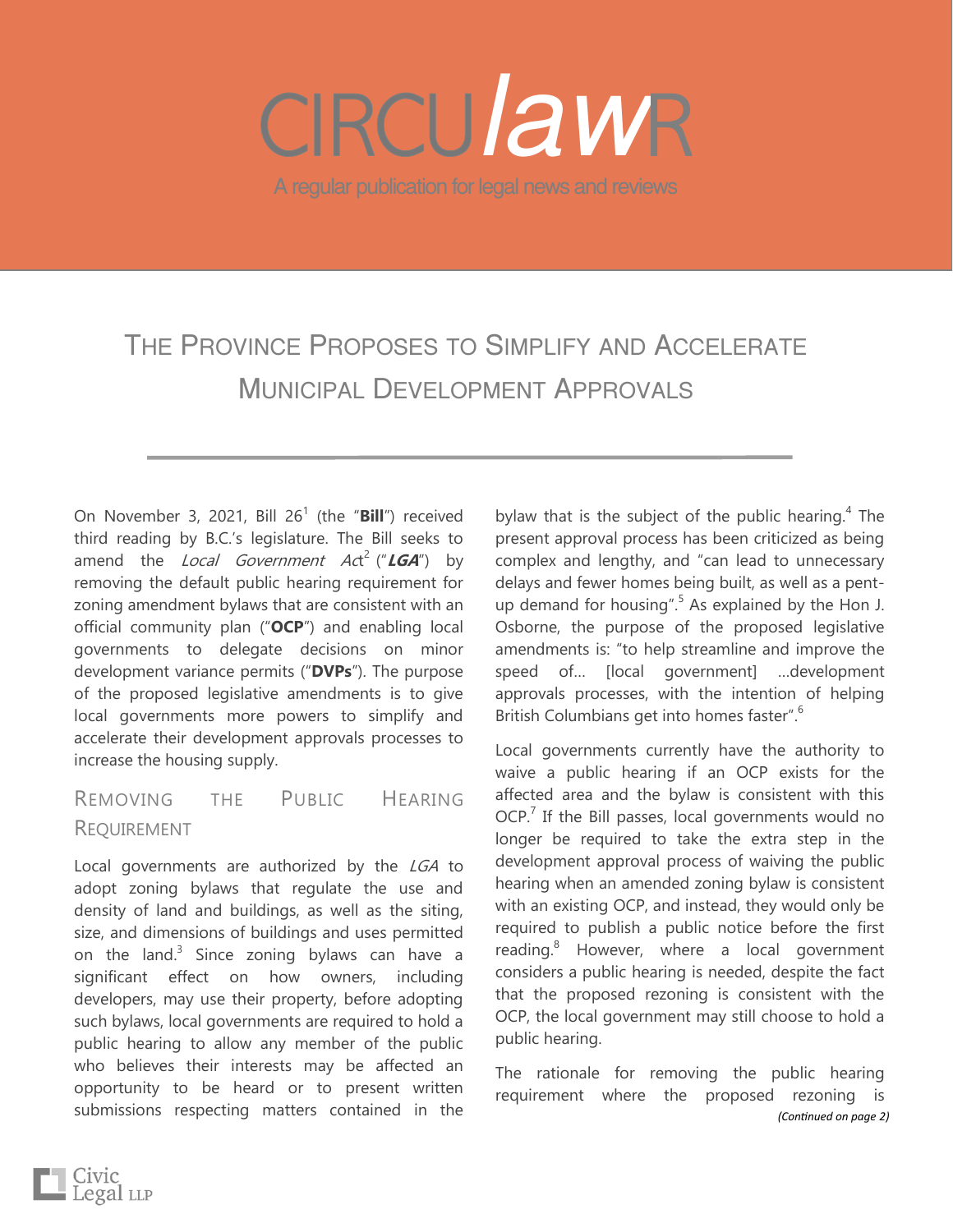consistent with the OCP is the same as the rationale for the current legislation, which allows local governments to choose to waive the public hearing, and still provides for consultation and accountability to the public of a rezoning application:

- 1) public consultation, as well as a public hearing, has already taken place when the OCP was adopted; and
- 2) a judicial review is still available to challenge a local government's determination that the zoning bylaw was consistent with an OCP, and therefore, whether a public hearing was in fact required.

As noted above, where a public hearing is not needed, local governments would be obligated to give public notice of the proposed zoning bylaw before first reading takes place. This is intended to ensure that the public is informed of the bylaw amendment and to enable the provision of feedback to council/board members through regular channels (e.g., letters and emails).

# AUTHORITY TO DELEGATE DECISIONS ON MINOR DEVELOPMENT VARIANCE PERMITS

Perhaps the more notable proposed amendment will be in relation to DVPs. Presently, owners have two methods to seek a variance to a zoning bylaw. One is a DVP issued by a local government, and the other is an order issued by a Board of Variance.<sup>9</sup> These are separate processes, and one does not prohibit the other. Under the first method, an owner may apply to the local government for a DVP when it seeks to vary the provisions of an otherwise applicable bylaw.<sup>10</sup> DVPs are issued by council resolution. As a restriction on council's discretion, council must not issue a DVP that varies use or density, the application of a zoning bylaw in relation to residential rental tenure, or a flood plain specification. Under the second variance method, an owner may apply to Board of Variance for an order granting a "minor" variance. The Board's principal function is to provide an avenue of relief for

persons seeking a variance from certain provisions of municipal bylaws where compliance would create undue hardship. The question of whether a variance is a "minor" one must be decided by the Board in relation to all the surrounding circumstances. Generally, the Board's decision is final (there is no right of appeal unless it was made without jurisdiction).

The local government has broader powers to approve DVPs. Unlike the Board of Variance, council is not restricted to only issuing "minor" variances where there is "undue hardship". Councils are, however, currently prohibited from delegating the issuance of DVPs.<sup>11</sup>

The Bill seeks to enable the delegation, by bylaw, of a local governments' power to issue DVPs to its officers or employees for minor variances in certain circumstances. As with the proposed amendments to the public hearing requirements discussed above, the amendments to the DVP provisions are designed to speed up the local government approval processes to increase the housing supply. Minor variances that fall under this proposed authority may include siting, size and dimensions of buildings, structures and permitted uses; off-street parking and loading space requirements; the regulation of signs; or screening and landscaping to mask or separate uses or preserve, protect, restore, and enhance the natural environment. In addition, regulations may later be adopted to add to this list. While the Bill enables the delegation of decisions on minor variances, the alternative avenue of seeking a variance from the Board of Variance remains available.

Where a bylaw is adopted by a local government to delegate minor variances, the bylaw must set out what minor variances are delegated, the principles to determine whether the proposed variance is minor, as well as guidance about how to exercise the delegated

*(Continued on page 3)*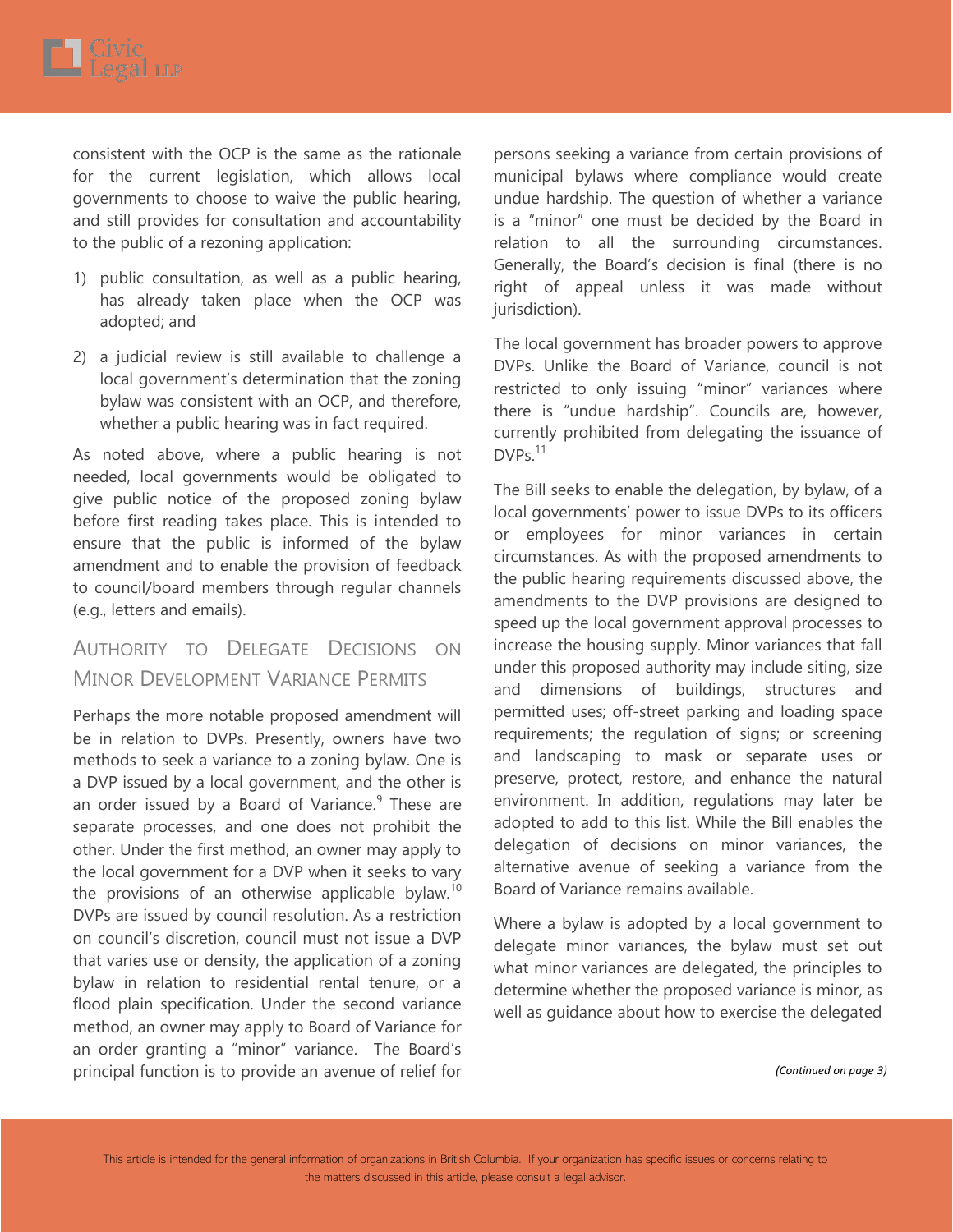power. The applicant is also entitled to request reconsideration by council or the Board of the decision of the delegate.

It is notable, that the local governments' obligation to give notice before passing a resolution to issue DVPs will not apply to the delegate issuing such permits. This is so because local governments would have already adopted a delegation bylaw that contains the characteristics of minor variances.<sup>12</sup>

## KEY TAKEAWAYS

The changes encompassed in the proposed Bill may be beneficial to developers and other owners in situations where there is an OCP, and the developer or owner is seeking to amend a zoning bylaw in a way that is consistent with the OCP. If a public hearing is not required, this may shorten the approval process, with the developer or owner being able to move forward on its proposed development faster. Further, the delegation of power to issue DVPs may also speed up such approvals, which should allow developers or other property owners to proceed with the work sooner.

While local governments already have the authority to waive public hearings where zoning amendments are consistent with OCPs, they may now be more inclined to do so if this Bill passes. There is still, however, a risk that a third party could challenge the local government's decision not to hold the public hearing by arguing that the zoning bylaw is not consistent with the OCP. This may especially be the case where the proposed zoning amendment is complex or controversial. Accordingly, developers may still want to seek the community's support for development projects, even where a public hearing is not required.

### December 2021

Talya Peled Bar and Pam Jefcoat

- *1* Bill 26, *Municipal Affairs Statutes Amendment Act*  (No. 2), 2021, 42nd Parl, 2nd Sess, British Columbia.
- *2 Local Government Act,* [RSBC 2015] c. 1 *[LGA].*

*3 Ibid*, s. 479(1).

- *4 LGA, supra* note 2, s. 464(1), 466.
- *5* British Columbia, *Official Report of Debates of the Legislative Assembly (Hansard)*, 42nd Parl, 2nd Sess, No. 123 (2 November 2021) [Debates], at 3906 (Hon. J. Osborne).

*6 Ibid*, at p. 3916.

- *7 LGA, supra* note 2, s. 464(2).
- *8* Debates, *supra* note 5, at p. 3916.
- *9 LGA, supra* note 2, s. 542.
- *10 LGA, supra* note 2, s. 498
- *11 LGA, supra* note 2, s. 498(4).
- *12 B*ritish Columbia, *Official Report of Debates of the Legislative Assembly (Hansard)*, 42nd Parl, 2nd Sess, No. 124 (3 November 2021), at 3931 (Hon. J. Osborne).